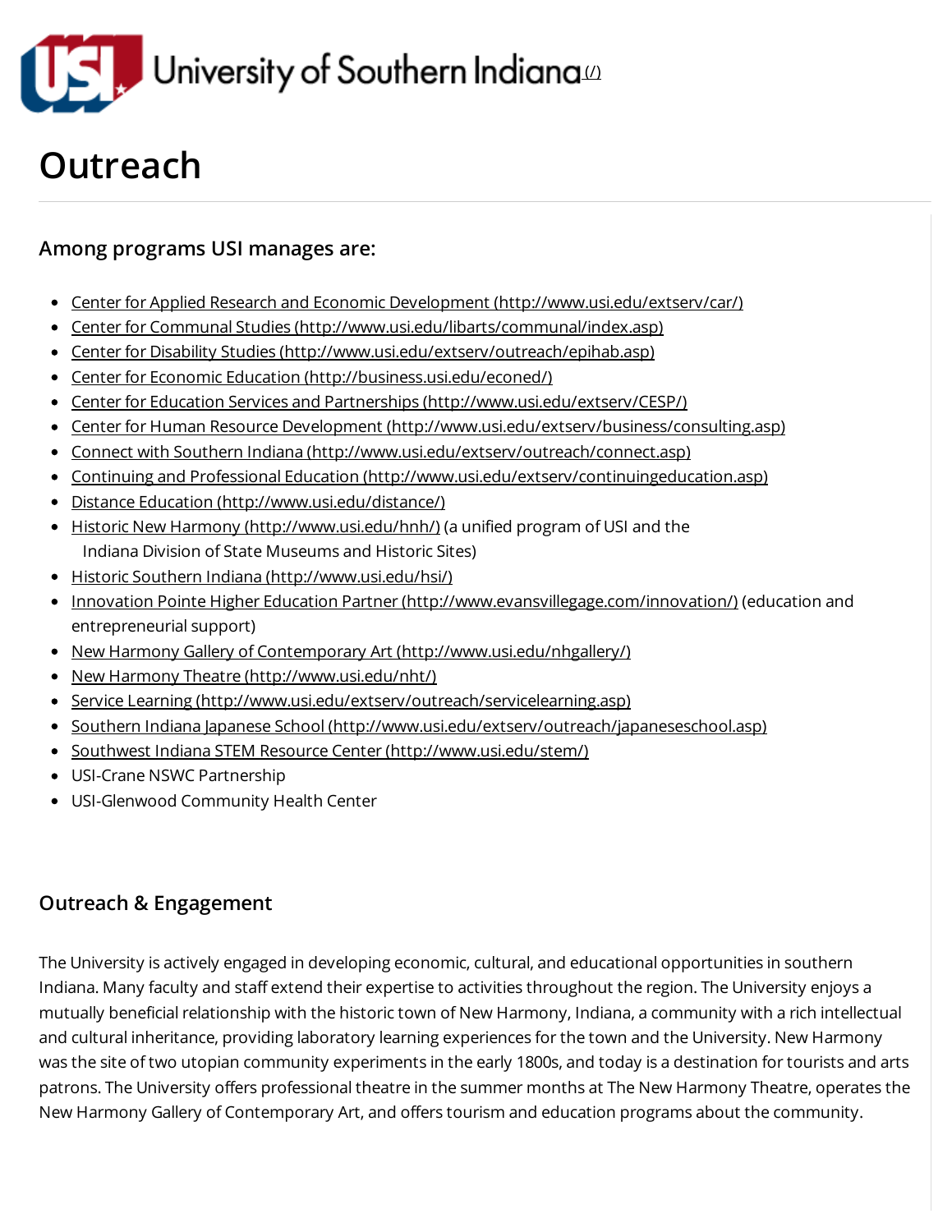The University welcomes appropriate partnerships for providing services to its constituency and cooperates with public and private universities, regional hospitals, and a local library consortium. The University participates with area business, industry, and social and governmental agencies for applied and partnership initiatives related to the problems and concerns of economic and workforce development, entrepreneurship and innovation, tourism and recreation, health-care delivery, gerontology, energy development, and environmental-quality analysis. Community groups often use academic resources and campus facilities.



While service to the region has always been a core value of the institution, an expanded focus on outreach and engagement is shaping new awareness and expectations of the University's role in the region. Expectations from government, business, and community leaders that USI will provide leadership to economic and workforce development initiatives is reflected in recent institutional emphasis on applied research, scholarly engagement, service learning, faculty and student consulting, and regional partnerships. Faculty, staff, and student expertise is extended to activities throughout the region. The University's commitment to regional development is demonstrated in the successful relationship with the historic town of New Harmony and the heritage tourism program of the 26 county Historic Southern Indiana Alliance.

Workforce development issues are addressed through targeted degree credit programs, noncredit and contractual programs for a variety of industries, on-site training, and partnerships with regional economic development organizations. University partnerships with the Evansville certified technology park and incubator, Innovation Point, Southwest Indiana WIRED (Workforce Innovation in Regional Economic Development), and various STEM (Science, Technology, Engineering, and Mathematics) -related education projects demonstrate USI's active engagement philosophy. For the short term, the primary areas of outreach focus are economic development, workforce and regional development, and expanded involvement with P-12 education. USI was named a Carnegie Commission "Engaged University" in 2008.

## Fast Facts

President: Linda L. M. Bennett

Campus is located on 1,400 acres in Evansville, Indiana

Enrollment: 9,902

- Full-Time: 76%, Part-Time: 24%
- Women: 61%, Men: 39%
- Adult Learners: 25%
- Minority: 11%
- On Campus: 25%
- Commuter: 75%

Classes with: